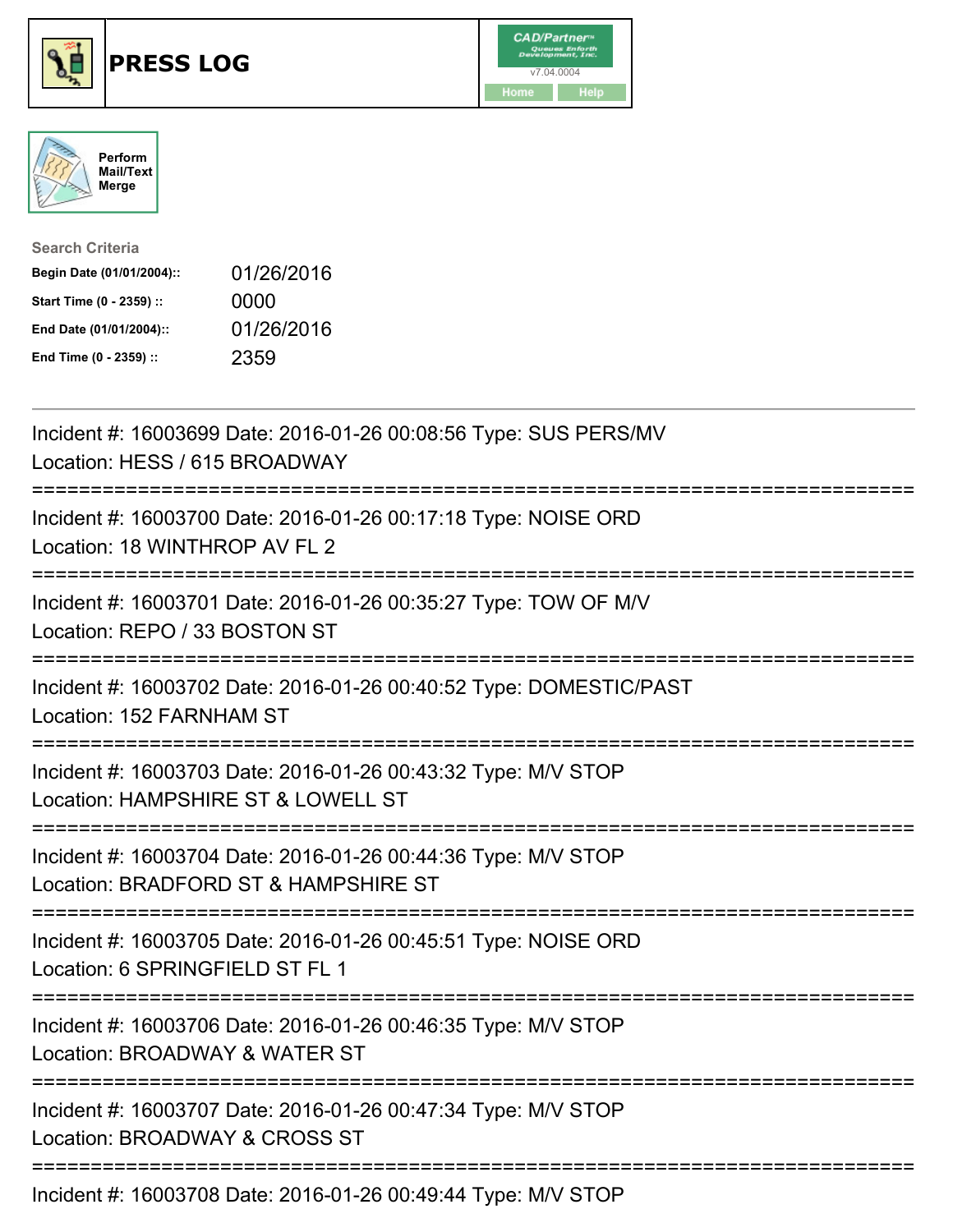| Location: FALLS BRIDGE / null                                                                                                        |
|--------------------------------------------------------------------------------------------------------------------------------------|
| Incident #: 16003709 Date: 2016-01-26 00:52:18 Type: NOISE ORD<br>Location: 85 CROSS ST FL 3                                         |
| Incident #: 16003710 Date: 2016-01-26 00:56:32 Type: M/V STOP<br>Location: MARKET ST & SALEM ST                                      |
| Incident #: 16003711 Date: 2016-01-26 00:57:15 Type: M/V STOP<br>Location: SALEM & FARNHAM                                           |
| Incident #: 16003712 Date: 2016-01-26 01:38:56 Type: M/V STOP<br>Location: HAVERHILL ST & JACKSON ST                                 |
| Incident #: 16003713 Date: 2016-01-26 01:47:44 Type: TOW OF M/V<br>Location: TRESPASS / 312 WATER ST                                 |
| Incident #: 16003714 Date: 2016-01-26 02:06:39 Type: M/V STOP<br>Location: ESSEX ST & LAWRENCE ST                                    |
| Incident #: 16003715 Date: 2016-01-26 02:07:30 Type: M/V STOP<br>Location: 43 OSGOOD ST                                              |
| Incident #: 16003716 Date: 2016-01-26 02:10:03 Type: M/V STOP<br>Location: BROADWAY & PARK ST                                        |
| ================================<br>Incident #: 16003717 Date: 2016-01-26 02:20:42 Type: M/V STOP<br>Location: EXCHANGE ST & PARK ST |
| Incident #: 16003718 Date: 2016-01-26 02:41:51 Type: M/V STOP<br>Location: BROADWAY & WATER ST                                       |
| Incident #: 16003719 Date: 2016-01-26 02:57:17 Type: M/V STOP<br><b>Location: MERRIMACK</b>                                          |
| Incident #: 16003720 Date: 2016-01-26 03:01:09 Type: TOW OF M/V<br>Location: REPO / 85 ANDOVER ST                                    |
| Incident #: 16003721 Date: 2016-01-26 03:03:04 Type: MEDIC SUPPORT<br>Location: 83 ALLSTON ST                                        |
| ============================<br>Incident #: 16003722 Date: 2016-01-26 03:18:15 Type: TOW OF M/V                                      |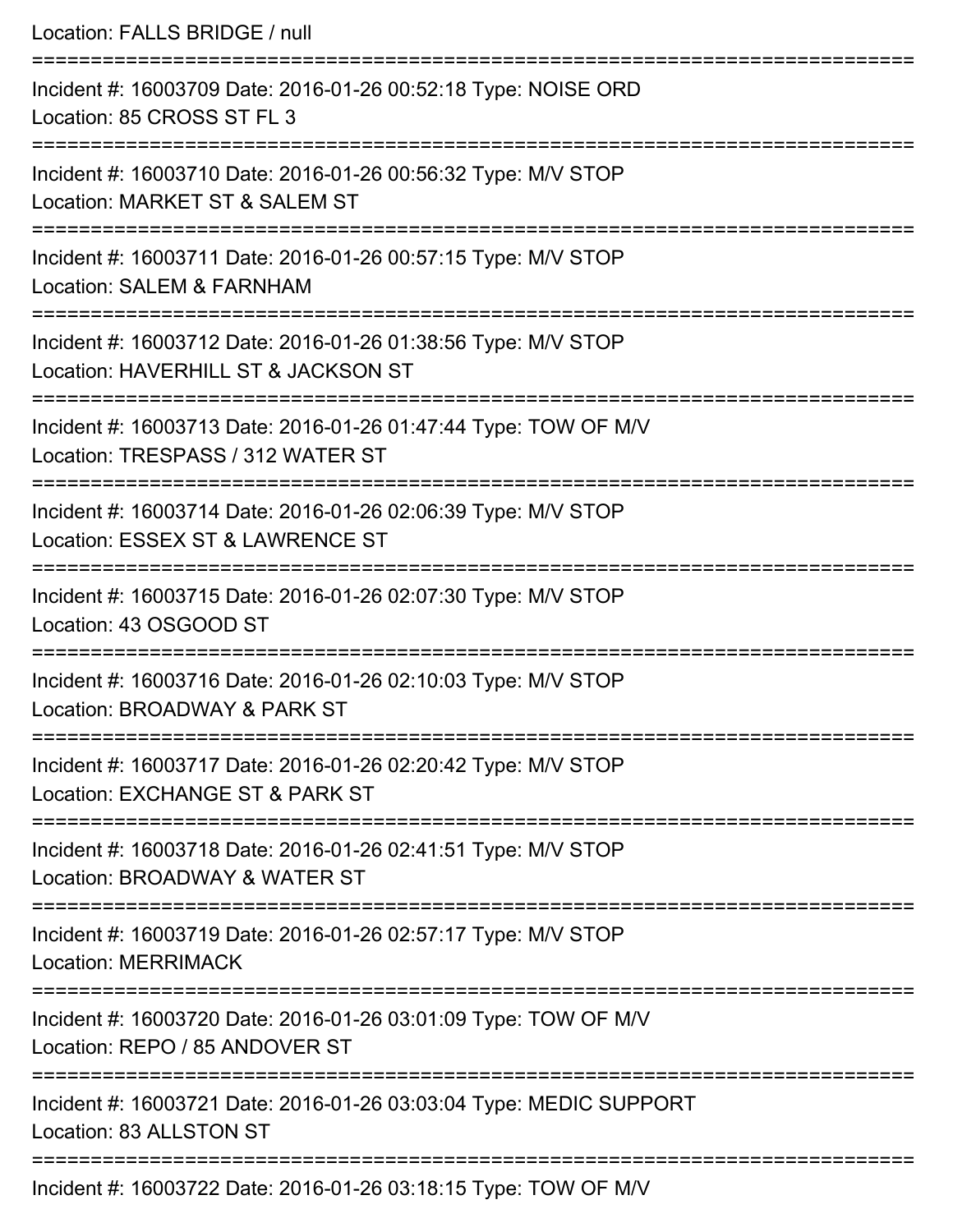| Incident #: 16003723 Date: 2016-01-26 03:45:35 Type: M/V STOP<br>Location: WHITMAN ST & WYMAN ST      |
|-------------------------------------------------------------------------------------------------------|
| Incident #: 16003724 Date: 2016-01-26 03:49:05 Type: A&B D/W PAST<br>Location: 237 JACKSON ST         |
| Incident #: 16003725 Date: 2016-01-26 04:02:47 Type: GENERAL SERV<br>Location: 15 UNION ST            |
| Incident #: 16003726 Date: 2016-01-26 04:16:56 Type: M/V STOP<br>Location: RT 114                     |
| Incident #: 16003727 Date: 2016-01-26 05:23:53 Type: MEDIC SUPPORT<br>Location: 261 BAILEY ST FL 3    |
| Incident #: 16003728 Date: 2016-01-26 05:52:44 Type: MEDIC SUPPORT<br>Location: 76 RAILROAD ST FL 1   |
| Incident #: 16003729 Date: 2016-01-26 06:07:47 Type: DISORDERLY<br>Location: GENERAL ST & PROSPECT ST |
| Incident #: 16003730 Date: 2016-01-26 06:31:01 Type: TRESPASSING<br>Location: 45 BROADWAY             |
| Incident #: 16003731 Date: 2016-01-26 06:44:41 Type: M/V STOP<br>Location: HAVERHILL ST & NEWBURY ST  |
| Incident #: 16003732 Date: 2016-01-26 06:52:40 Type: PARK & WALK<br><b>Location: BROADWAY</b>         |
| Incident #: 16003733 Date: 2016-01-26 06:53:06 Type: M/V STOP<br>Location: AMESBURY ST & COMMON ST    |
| Incident #: 16003734 Date: 2016-01-26 07:08:41 Type: M/V STOP<br>Location: BROADWAY & CANAL ST        |
| Incident #: 16003735 Date: 2016-01-26 07:09:27 Type: M/V STOP<br>Location: BROADWAY & CONCORD ST      |
| Incident #: 16003736 Date: 2016-01-26 07:19:23 Type: DETAIL                                           |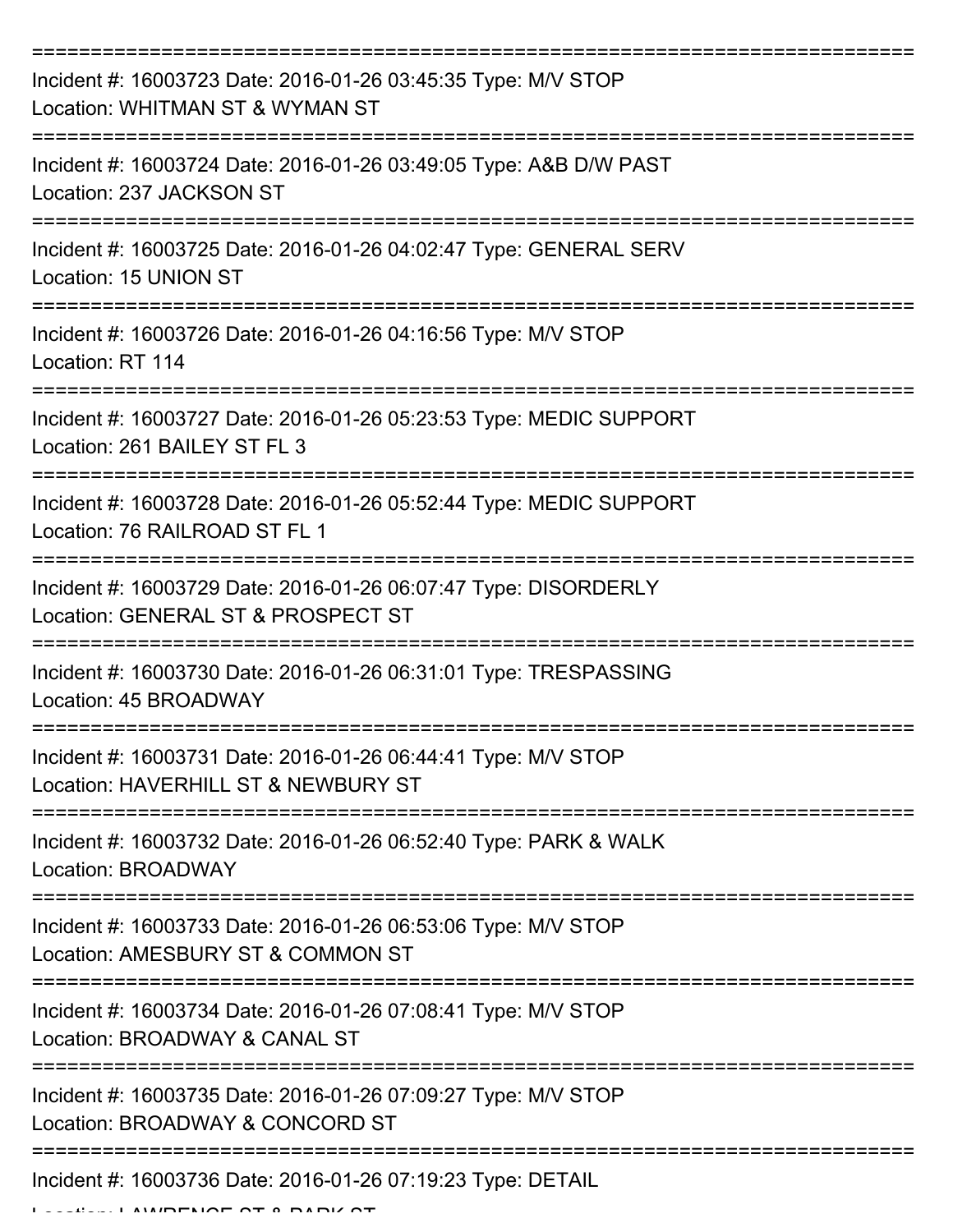| Incident #: 16003737 Date: 2016-01-26 07:23:51 Type: DETAIL<br>Location: LEXINGTON ST & PARK ST                     |
|---------------------------------------------------------------------------------------------------------------------|
| Incident #: 16003738 Date: 2016-01-26 07:39:21 Type: M/V STOP<br>Location: BROADWAY & CANAL ST                      |
| Incident #: 16003739 Date: 2016-01-26 08:10:29 Type: M/V STOP<br>Location: 50 BROADWAY                              |
| Incident #: 16003740 Date: 2016-01-26 08:21:49 Type: M/V STOP<br><b>Location: MARSTON ST</b>                        |
| Incident #: 16003741 Date: 2016-01-26 08:28:12 Type: DETAIL<br>Location: CANAL ST & FRANKLIN ST                     |
| Incident #: 16003742 Date: 2016-01-26 08:33:02 Type: M/V STOP<br>Location: BRADFORD ST & BROADWAY                   |
| Incident #: 16003743 Date: 2016-01-26 08:33:37 Type: M/V STOP<br>Location: ROWE & SHATTUCK                          |
| Incident #: 16003745 Date: 2016-01-26 08:34:10 Type: B&E/MV/PAST<br>Location: 28 TFWKSBURY ST                       |
| Incident #: 16003744 Date: 2016-01-26 08:38:09 Type: MEDIC SUPPORT<br>Location: PARTHUM SCHOOL / 255 E HAVERHILL ST |
| Incident #: 16003746 Date: 2016-01-26 08:41:51 Type: GENERAL SERV<br>Location: DPW / BROADWAY & COMMON ST           |
| Incident #: 16003747 Date: 2016-01-26 09:02:12 Type: SUICIDE ATTEMPT<br>Location: 103 HAWTHORNE WAY #224            |
| Incident #: 16003748 Date: 2016-01-26 09:35:25 Type: M/V STOP<br>Location: JACKSON ST & SUMMER ST                   |
| Incident #: 16003749 Date: 2016-01-26 09:47:45 Type: SUS PERS/MV<br>Location: FRANKLIN ST & LOWELL ST               |
| Incident #: 16003750 Date: 2016-01-26 09:53:20 Type: TRESPASSING                                                    |

Location: 12 DIAMONID ST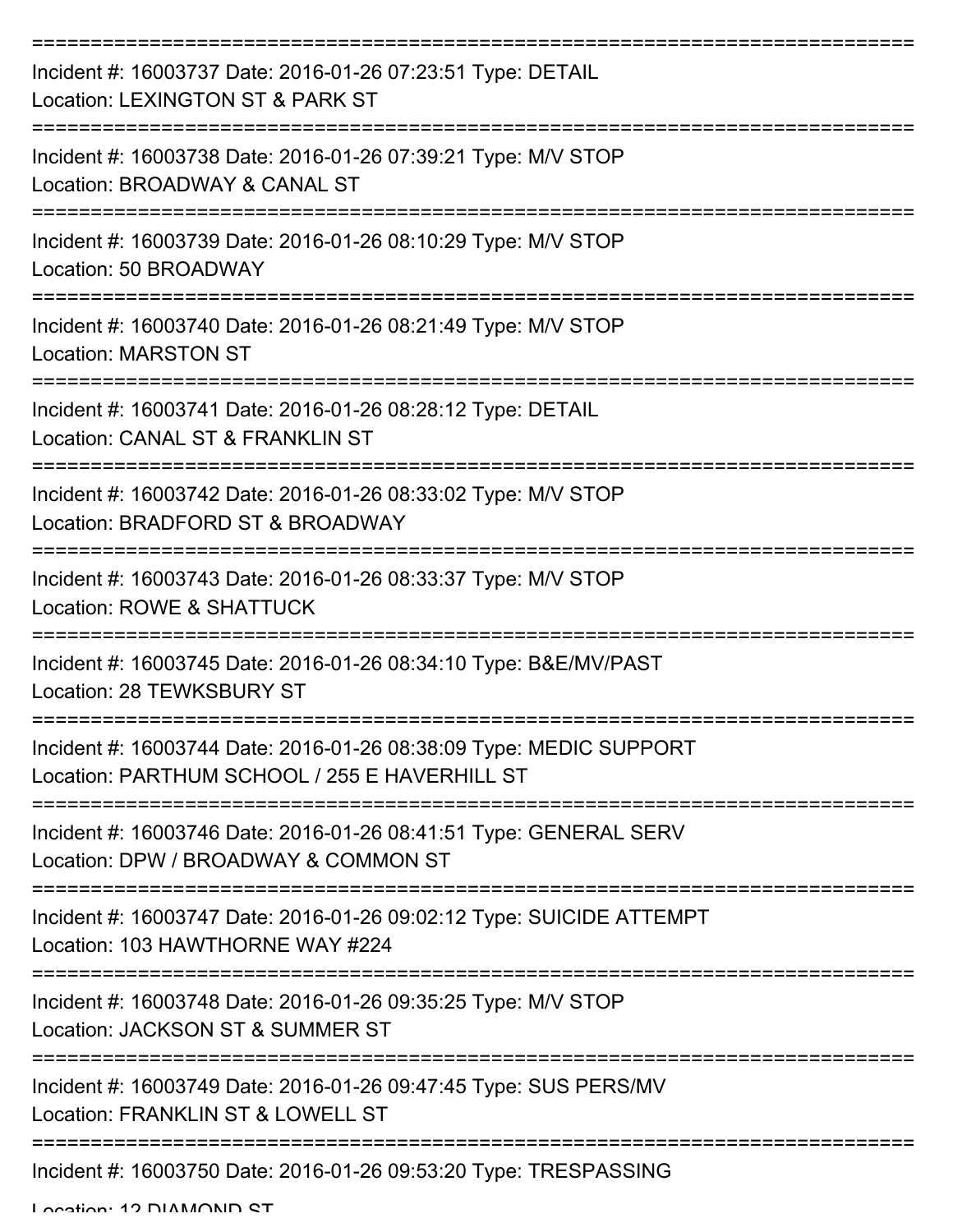| Incident #: 16003751 Date: 2016-01-26 09:54:40 Type: CK WELL BEING<br>Location: 114 LIQUORS / 80 WINTHROP AV   |
|----------------------------------------------------------------------------------------------------------------|
| Incident #: 16003752 Date: 2016-01-26 10:06:00 Type: 209A/SERVE<br>Location: 39 WOODLAND ST                    |
| Incident #: 16003753 Date: 2016-01-26 10:19:10 Type: M/V STOP<br>Location: PARK ST & TRENTON ST                |
| Incident #: 16003754 Date: 2016-01-26 10:21:00 Type: ANIMAL COMPL<br>Location: 158 BERKELEY ST                 |
| Incident #: 16003755 Date: 2016-01-26 10:29:02 Type: 209A/SERVE<br>Location: 49 BERKELEY ST FL 2               |
| Incident #: 16003756 Date: 2016-01-26 10:30:26 Type: ALARM/BURG<br>Location: 589 HOWARD ST                     |
| Incident #: 16003757 Date: 2016-01-26 10:48:23 Type: HIT & RUN M/V<br>Location: 2 APPLETON ST                  |
| Incident #: 16003758 Date: 2016-01-26 10:49:57 Type: INVESTIGATION<br>Location: 4 STEARNS AV                   |
| Incident #: 16003759 Date: 2016-01-26 10:56:57 Type: M/V STOP<br>Location: SOUTH ST & WEDGEWOOD RD             |
| Incident #: 16003761 Date: 2016-01-26 11:02:35 Type: SHOPLIFTING<br>Location: RITE AID PHARMACY / 365 ESSEX ST |
| Incident #: 16003760 Date: 2016-01-26 11:03:02 Type: M/V STOP<br>Location: BROADWAY & VALLEY ST                |
| Incident #: 16003762 Date: 2016-01-26 11:09:11 Type: M/V STOP<br>Location: CRAWFORD ST & EXETER ST             |
| Incident #: 16003763 Date: 2016-01-26 11:19:37 Type: M/V STOP<br>Location: 117 MYRTLE ST                       |
| Incident #: 16003764 Date: 2016-01-26 11:22:54 Type: NOTIFICATION<br>Location: 208 WILLOW ST                   |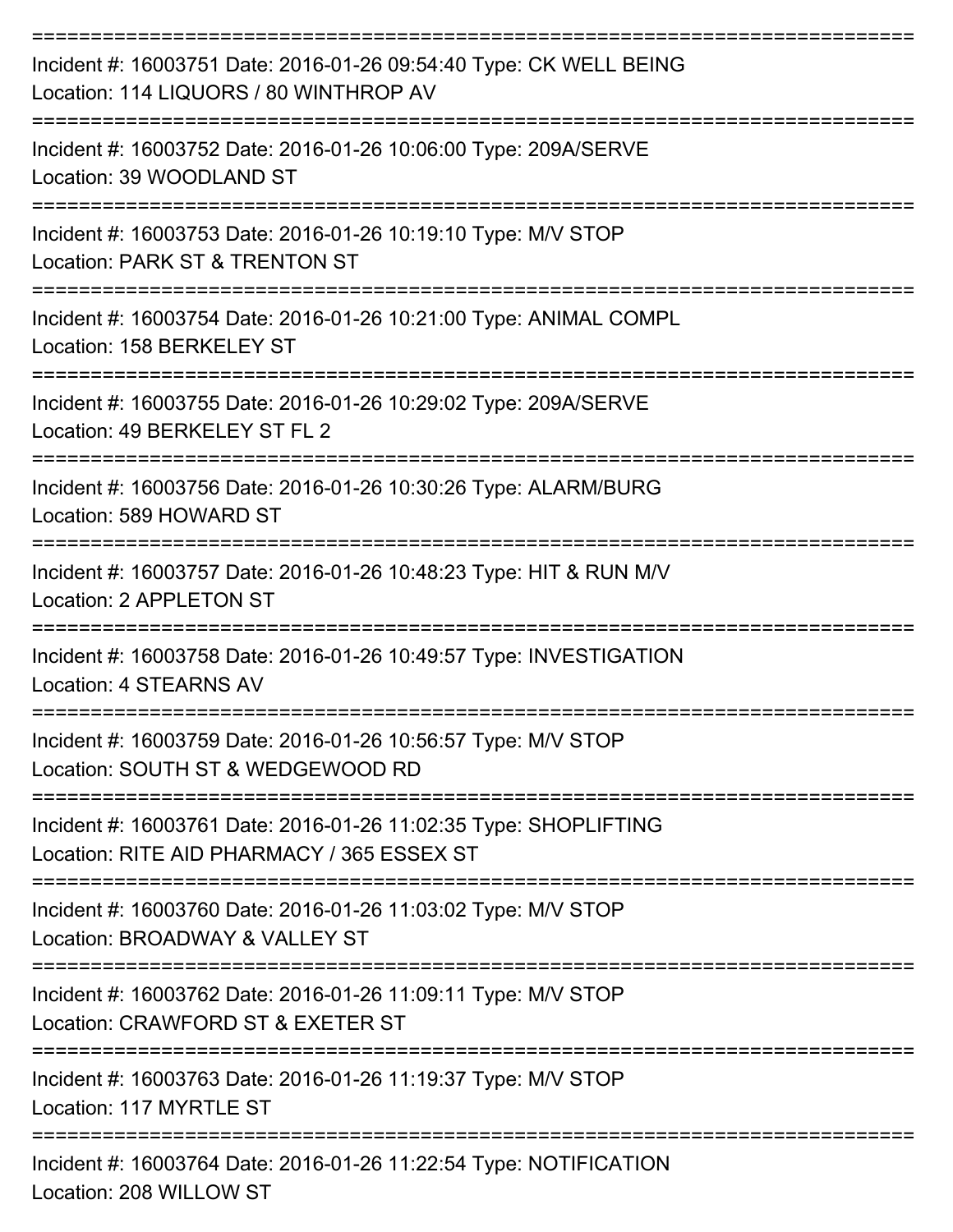| Incident #: 16003766 Date: 2016-01-26 11:32:03 Type: TRESPASSING<br>Location: DENNYS / 160 WINTHROP AV                  |
|-------------------------------------------------------------------------------------------------------------------------|
| Incident #: 16003765 Date: 2016-01-26 11:33:35 Type: M/V STOP<br>Location: COMMON ST & LAWRENCE ST                      |
| Incident #: 16003767 Date: 2016-01-26 11:34:40 Type: M/V STOP<br>Location: COMMON ST & LAWRENCE ST                      |
| Incident #: 16003768 Date: 2016-01-26 11:37:54 Type: SUS PERS/MV<br>Location: MYRTLE ST & WALNUT ST                     |
| Incident #: 16003769 Date: 2016-01-26 11:48:57 Type: STOLEN PROP<br>Location: 40 LAWRENCE ST                            |
| Incident #: 16003770 Date: 2016-01-26 11:51:04 Type: M/V STOP<br>Location: AMESBURY ST & HAVERHILL ST                   |
| Incident #: 16003771 Date: 2016-01-26 11:53:01 Type: 209A/SERVE<br>Location: 35 EASTON ST                               |
| Incident #: 16003773 Date: 2016-01-26 12:10:26 Type: A&B PAST<br>Location: GULF STATION / 325 WINTHROP AV               |
| Incident #: 16003772 Date: 2016-01-26 12:11:38 Type: DRUG VIO<br>Location: MYRTLE ST & WALNUT ST                        |
| Incident #: 16003774 Date: 2016-01-26 12:19:47 Type: M/V STOP<br>Location: 282 BROADWAY<br>=====================        |
| ==================<br>Incident #: 16003775 Date: 2016-01-26 12:27:09 Type: 209A/VIOLATION<br>Location: 81 CROSS ST FL 2 |
| Incident #: 16003777 Date: 2016-01-26 12:31:34 Type: M/V STOP<br>Location: MERRIMACK ST & S UNION ST                    |
| Incident #: 16003776 Date: 2016-01-26 12:31:45 Type: MEDIC SUPPORT<br>Location: ARLINGTON ST & BROADWAY                 |
| Incident #: 16003780 Date: 2016-01-26 12:51:56 Type: CK WELL BEING<br>Location: 77 S UNION ST #320                      |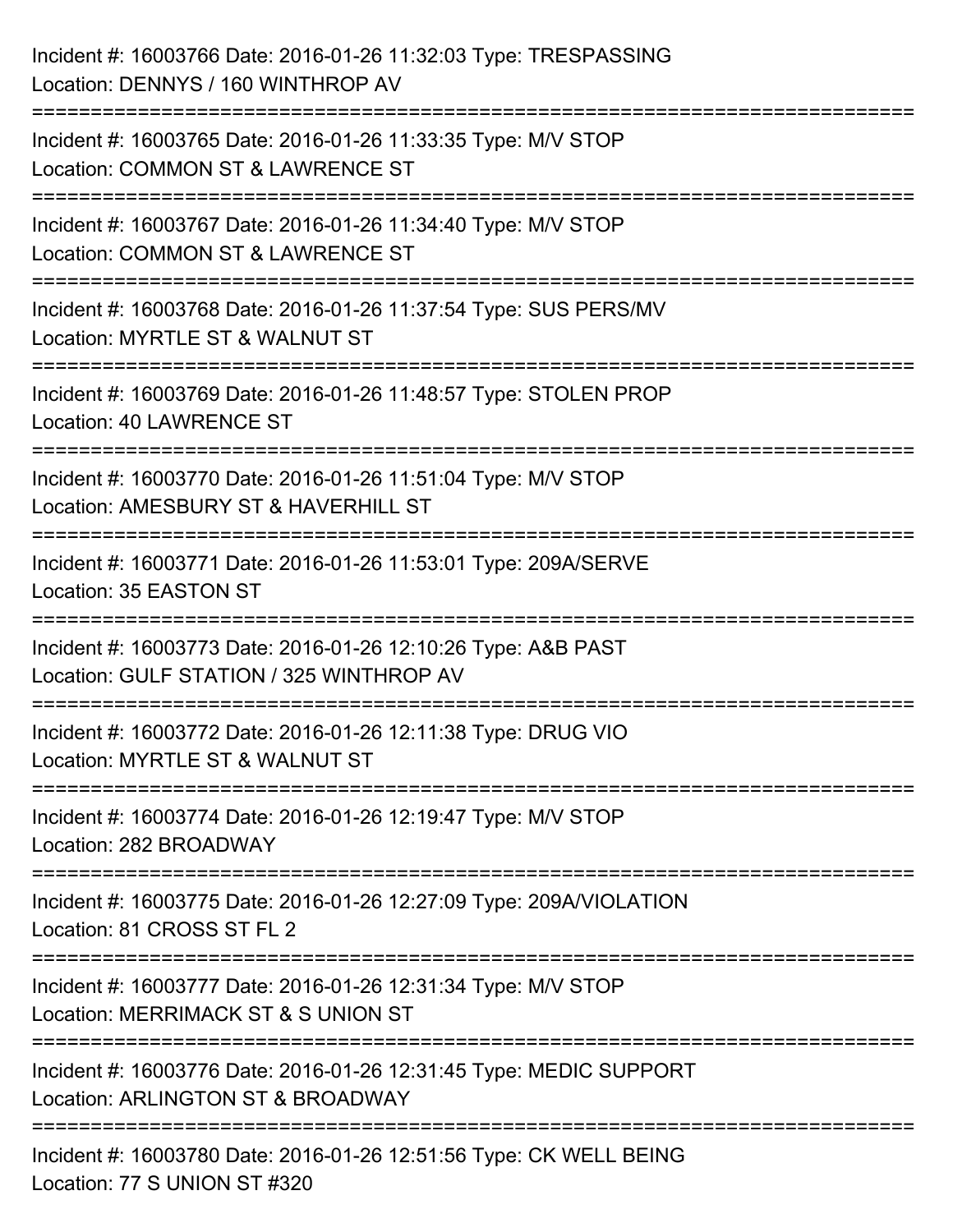| Incident #: 16003778 Date: 2016-01-26 12:53:28 Type: SHOPLIFTING<br>Location: 700 ESSEX ST                                          |
|-------------------------------------------------------------------------------------------------------------------------------------|
| Incident #: 16003779 Date: 2016-01-26 12:55:47 Type: UNKNOWN PROB<br><b>Location: RESERVOIR TER</b>                                 |
| Incident #: 16003781 Date: 2016-01-26 13:05:28 Type: M/V STOP<br>Location: S UNION ST & WINTHROP AV<br>============================ |
| Incident #: 16003782 Date: 2016-01-26 13:09:52 Type: ROBBERY ARMED<br>Location: 364 HAMPSHIRE ST                                    |
| Incident #: 16003783 Date: 2016-01-26 13:24:47 Type: RECOV/STOL/MV<br>Location: 14 MIDDLEBURY ST                                    |
| Incident #: 16003784 Date: 2016-01-26 13:30:08 Type: DRUG VIO<br>Location: GRAFTON ST & S UNION ST                                  |
| Incident #: 16003785 Date: 2016-01-26 13:40:34 Type: CK WELL BEING<br>Location: FALLS BRIDGE / null                                 |
| Incident #: 16003786 Date: 2016-01-26 13:51:43 Type: HIT & RUN M/V<br>Location: 98 SALEM ST                                         |
| Incident #: 16003787 Date: 2016-01-26 14:23:00 Type: MV/BLOCKING<br>Location: ABBOTT ST & PARKER ST                                 |
| Incident #: 16003788 Date: 2016-01-26 14:26:24 Type: M/V STOP<br>Location: 205 BROADWAY                                             |
| Incident #: 16003789 Date: 2016-01-26 14:31:49 Type: SUS PERS/MV<br>Location: 330 HAVERHILL ST                                      |
| Incident #: 16003790 Date: 2016-01-26 15:03:54 Type: PARK & WALK<br>Location: 204 BROADWAY                                          |
| Incident #: 16003791 Date: 2016-01-26 15:12:55 Type: AUTO ACC/NO PI<br>Location: LASALLE AV & S BROADWAY                            |
| Incident #: 16003792 Date: 2016-01-26 15:19:28 Type: 209A/SERVE<br>Location: 189 PARK ST                                            |

===========================================================================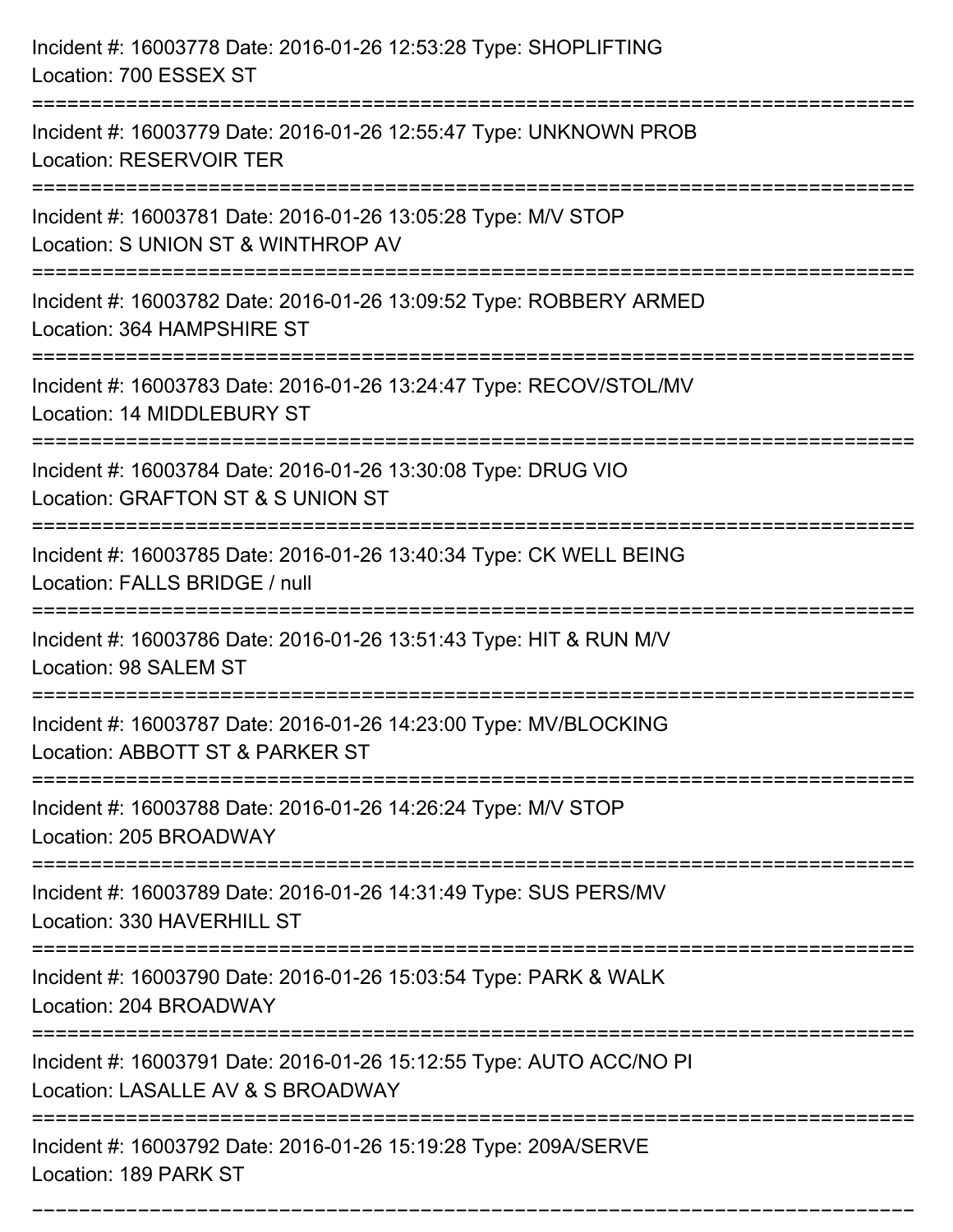| Incident #: 16003796 Date: 2016-01-26 15:25:30 Type: MISSING PERS<br>Location: 12 PORTLAND ST FL 2                      |
|-------------------------------------------------------------------------------------------------------------------------|
| Incident #: 16003793 Date: 2016-01-26 15:26:35 Type: GENERAL SERV<br>Location: 70 N PARISH RD                           |
| Incident #: 16003794 Date: 2016-01-26 15:27:49 Type: GENERAL SERV<br>Location: 70 N PARISH RD                           |
| Incident #: 16003795 Date: 2016-01-26 15:28:46 Type: DRUG VIO<br>Location: 218 BROADWAY                                 |
| Incident #: 16003797 Date: 2016-01-26 15:43:01 Type: MAL DAMAGE<br>Location: 31 WOODLAND ST FL 3                        |
| Incident #: 16003798 Date: 2016-01-26 15:47:37 Type: TRESPASSING<br>Location: 20 KNOX ST                                |
| Incident #: 16003799 Date: 2016-01-26 15:54:44 Type: INVESTIGATION<br>Location: 81 CROSS ST FL 1<br>=================== |
| Incident #: 16003800 Date: 2016-01-26 16:00:10 Type: INVESTIGATION<br>Location: 448 LOWELL ST                           |
| Incident #: 16003802 Date: 2016-01-26 16:07:30 Type: A&B PAST<br>Location: BROADWAY & VALLEY ST                         |
| Incident #: 16003801 Date: 2016-01-26 16:08:04 Type: DISTURBANCE<br>Location: 22 GORHAM ST                              |
| Incident #: 16003803 Date: 2016-01-26 16:16:27 Type: CK WELL BEING<br>Location: 277 HIGH ST FL 1                        |
| Incident #: 16003804 Date: 2016-01-26 16:19:16 Type: TOW OF M/V<br>Location: 193 HOWARD ST                              |
| Incident #: 16003805 Date: 2016-01-26 16:28:23 Type: RECOV/STOL/MV<br>Location: 620 HAVERHILL ST                        |
| Incident #: 16003806 Date: 2016-01-26 16:37:49 Type: LOST PROPERTY<br>Location: 109 LOWELL ST FL 2                      |
|                                                                                                                         |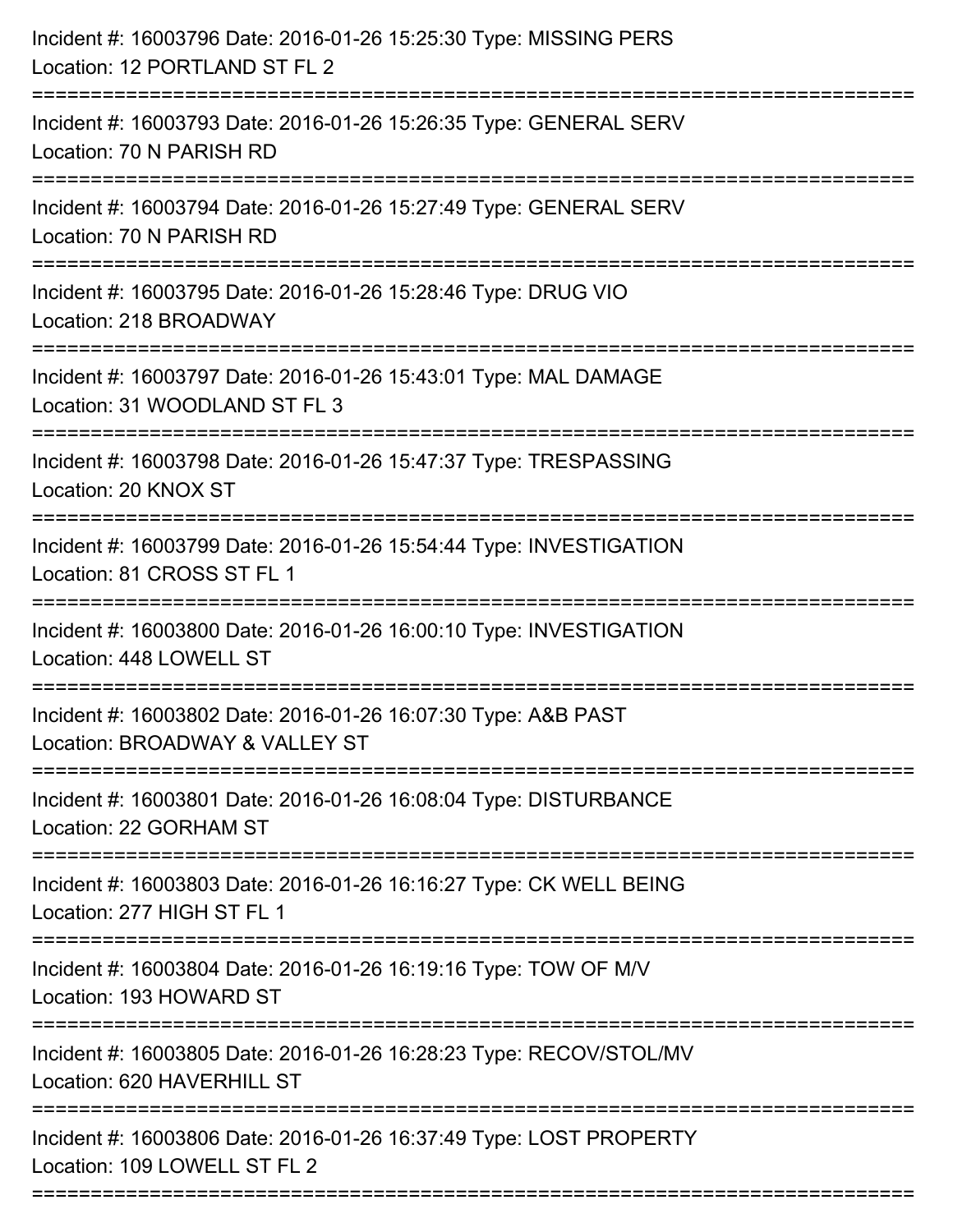| Location: KENNER'S SHOE / 537 BROADWAY                                                                                                                        |
|---------------------------------------------------------------------------------------------------------------------------------------------------------------|
| Incident #: 16003808 Date: 2016-01-26 16:48:59 Type: DISTURBANCE<br>Location: 212 PARK ST                                                                     |
| Incident #: 16003809 Date: 2016-01-26 17:03:25 Type: GENERAL SERV<br>Location: 20 SCHOOL ST                                                                   |
| Incident #: 16003810 Date: 2016-01-26 17:10:47 Type: DISORDERLY<br>Location: TIENDA DE CACHE / 237 BROADWAY                                                   |
| Incident #: 16003811 Date: 2016-01-26 17:12:45 Type: HIT & RUN M/V<br>Location: 63 KENDALL ST                                                                 |
| Incident #: 16003812 Date: 2016-01-26 17:24:57 Type: UNKNOWN PROB<br>Location: 66 MAPLE ST FL 1                                                               |
| Incident #: 16003813 Date: 2016-01-26 17:25:56 Type: M/V STOP<br>Location: FERRY ST & RIDGE RD                                                                |
| ======================<br>===============================<br>Incident #: 16003814 Date: 2016-01-26 17:32:11 Type: M/V STOP<br>Location: BROADWAY & TREMONT ST |
| Incident #: 16003815 Date: 2016-01-26 17:32:26 Type: M/V STOP<br>Location: ELM ST & HAMPSHIRE ST                                                              |
| Incident #: 16003816 Date: 2016-01-26 17:33:42 Type: M/V STOP<br>Location: DAISY ST & HOLLY ST                                                                |
| Incident #: 16003817 Date: 2016-01-26 17:49:38 Type: M/V STOP<br>Location: COMMON ST & HAMPSHIRE ST                                                           |
| Incident #: 16003818 Date: 2016-01-26 17:50:42 Type: M/V STOP<br>Location: BRADFORD ST & FRANKLIN ST                                                          |
| Incident #: 16003819 Date: 2016-01-26 17:52:23 Type: M/V STOP<br>Location: 90 LOWELL ST                                                                       |
| --------------------------<br>Incident #: 16003820 Date: 2016-01-26 17:55:01 Type: M/V STOP<br><b>Location: FALLS BRIDGE</b>                                  |
|                                                                                                                                                               |

Incident #: 16003821 Date: 2016 01 26 17:55:57 Type: M/V STOP:<br>.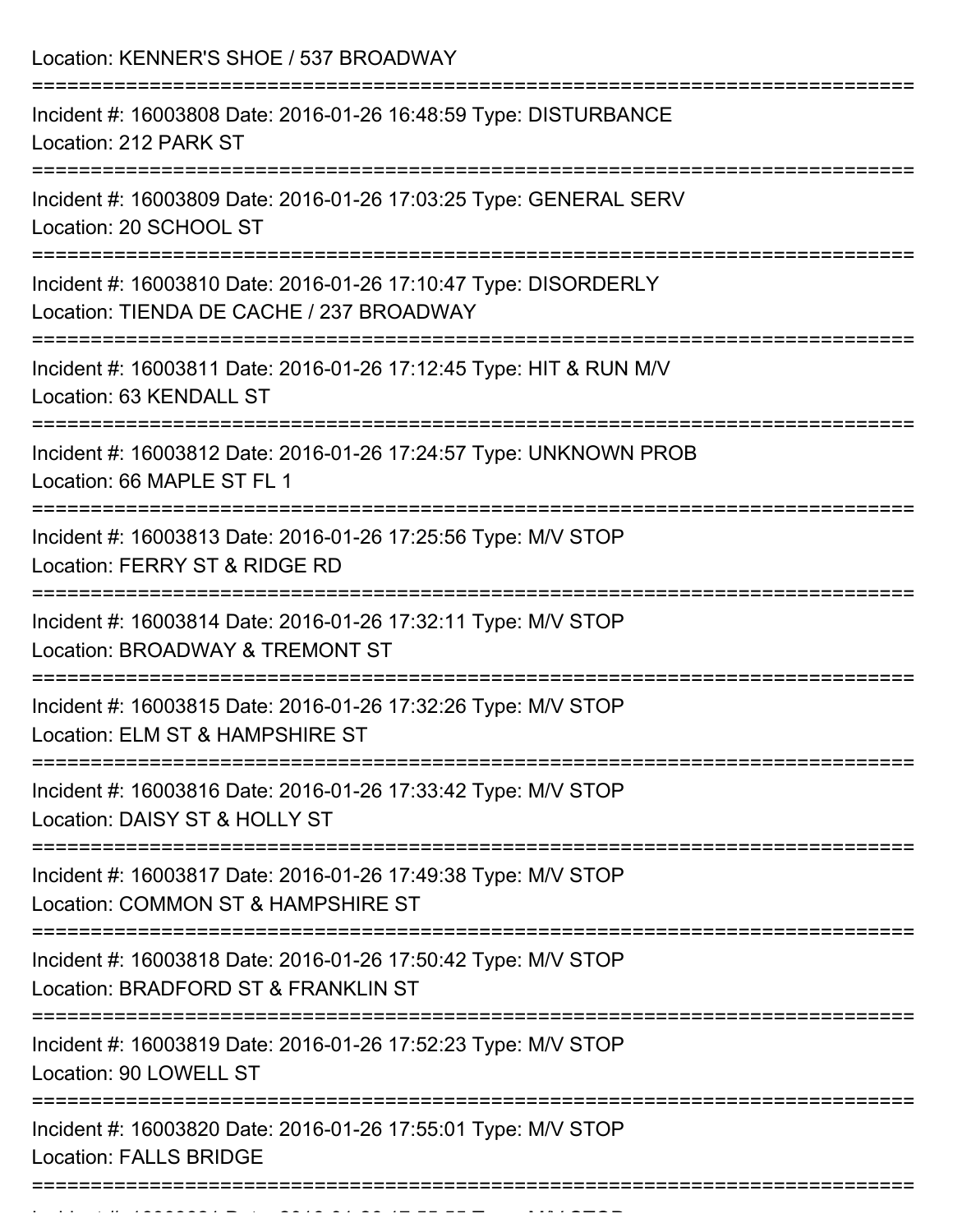Location: BROADWAY & LOWELL ST =========================================================================== Incident #: 16003822 Date: 2016-01-26 18:00:57 Type: M/V STOP Location: CANAL ST & UNION ST =========================================================================== Incident #: 16003823 Date: 2016-01-26 18:06:15 Type: MAN DOWN Location: AMERICAN ADHESIVE / 12 OSGOOD ST =========================================================================== Incident #: 16003824 Date: 2016-01-26 18:08:19 Type: PARK & WALK Location: BRADFORD ST & BROADWAY =========================================================================== Incident #: 16003825 Date: 2016-01-26 18:20:50 Type: M/V STOP Location: 37 SALEM ST =========================================================================== Incident #: 16003826 Date: 2016-01-26 18:33:43 Type: M/V STOP Location: FRANKLIN ST & HAVERHILL ST =========================================================================== Incident #: 16003827 Date: 2016-01-26 18:34:13 Type: M/V STOP Location: DURSO AV & WINTHROP AV =========================================================================== Incident #: 16003828 Date: 2016-01-26 18:43:29 Type: M/V STOP Location: 700 ESSEX ST =========================================================================== Incident #: 16003829 Date: 2016-01-26 18:50:48 Type: M/V STOP Location: BOXFORD ST & WINTHROP AV =========================================================================== Incident #: 16003830 Date: 2016-01-26 19:00:05 Type: MAL DAMAGE Location: 140 FARNHAM ST #1 FL 1 =========================================================================== Incident #: 16003831 Date: 2016-01-26 19:12:26 Type: M/V STOP Location: HAVERHILL ST & LAWRENCE ST =========================================================================== Incident #: 16003832 Date: 2016-01-26 19:16:19 Type: M/V STOP Location: 490 ESSEX ST =========================================================================== Incident #: 16003833 Date: 2016-01-26 19:22:08 Type: LARCENY/PAST Location: 9 WAYNE ST FL 3 =========================================================================== Incident #: 16003835 Date: 2016-01-26 19:40:24 Type: ALARM/BURG Location: ROLLINS SCHOOL / 451 HOWARD ST

===========================================================================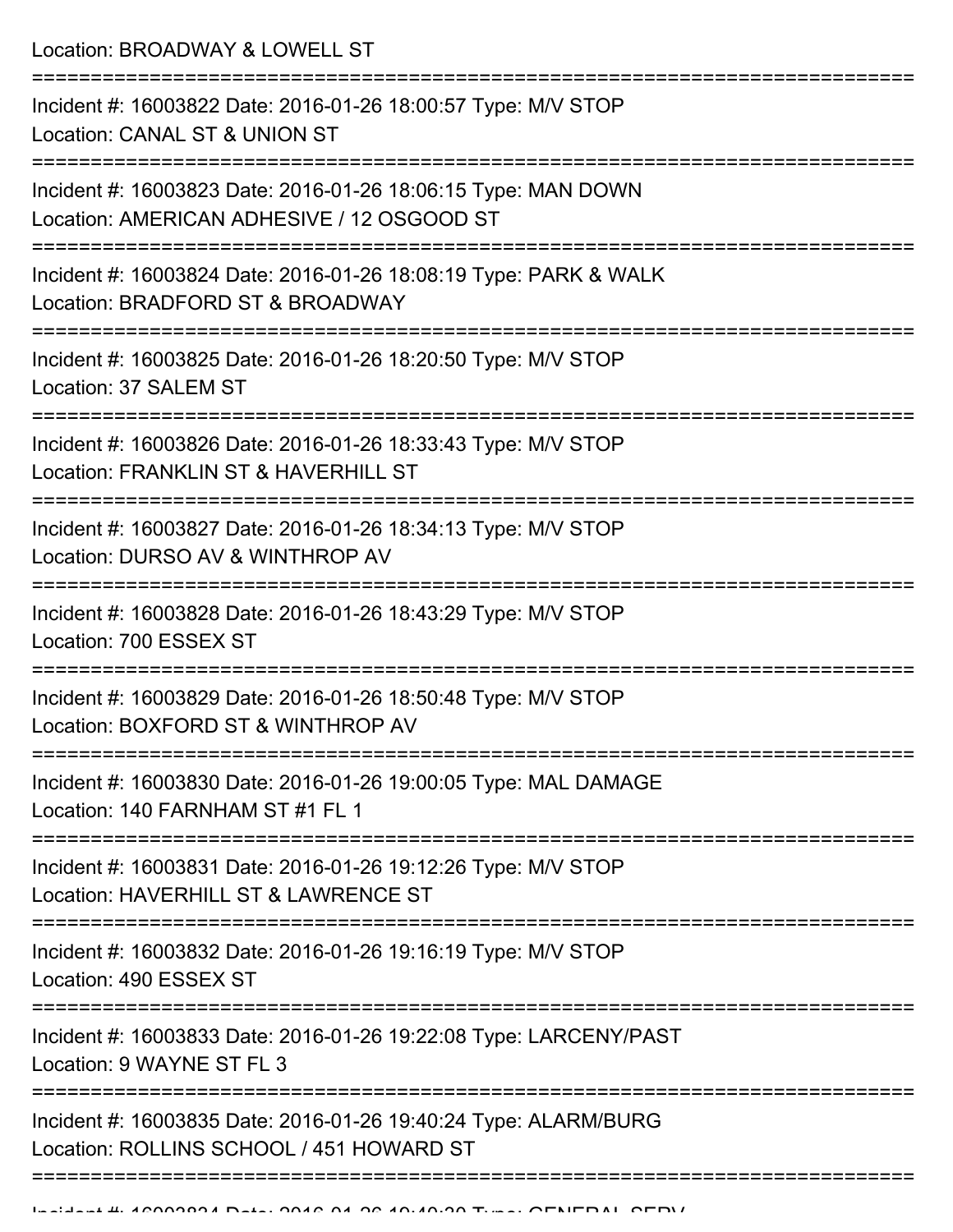Location: 20 SCHOOL ST =========================================================================== Incident #: 16003836 Date: 2016-01-26 20:01:00 Type: LOST PROPERTY Location: 89 MAY ST =========================================================================== Incident #: 16003837 Date: 2016-01-26 20:50:38 Type: M/V STOP Location: BOWDOIN ST & S BROADWAY =========================================================================== Incident #: 16003839 Date: 2016-01-26 20:55:16 Type: NOTIFICATION Location: 31 CLIFTON ST =========================================================================== Incident #: 16003838 Date: 2016-01-26 20:55:44 Type: MEDIC SUPPORT Location: YMCA / 40 LAWRENCE ST =========================================================================== Incident #: 16003840 Date: 2016-01-26 21:00:05 Type: TENANT PROB Location: 227 PARK ST #1 FL 1 =========================================================================== Incident #: 16003841 Date: 2016-01-26 21:02:46 Type: GENERAL SERV Location: 64 MANCHESTER ST #5 =========================================================================== Incident #: 16003842 Date: 2016-01-26 21:08:25 Type: M/V STOP Location: 265 ESSEX ST =========================================================================== Incident #: 16003843 Date: 2016-01-26 21:13:56 Type: M/V STOP Location: BROADWAY & LOWELL ST =========================================================================== Incident #: 16003844 Date: 2016-01-26 21:34:30 Type: ALARM/BURG Location: METRO PCS / 160 BROADWAY =========================================================================== Incident #: 16003845 Date: 2016-01-26 21:35:40 Type: M/V STOP Location: CANAL ST & HAMPSHIRE ST =========================================================================== Incident #: 16003846 Date: 2016-01-26 21:36:17 Type: THREATS Location: CVS PHARMACY / 205 S BROADWAY =========================================================================== Incident #: 16003847 Date: 2016-01-26 21:39:30 Type: DISORDERLY Location: 120 HOWARD ST #8 =========================================================================== Incident #: 16003848 Date: 2016-01-26 21:45:21 Type: MEDIC SUPPORT Location: 49 OSGOOD ST ===========================================================================

Incident #: 16003849 Date: 2016-01-26 21:46:57 Type: CK WELL BEING